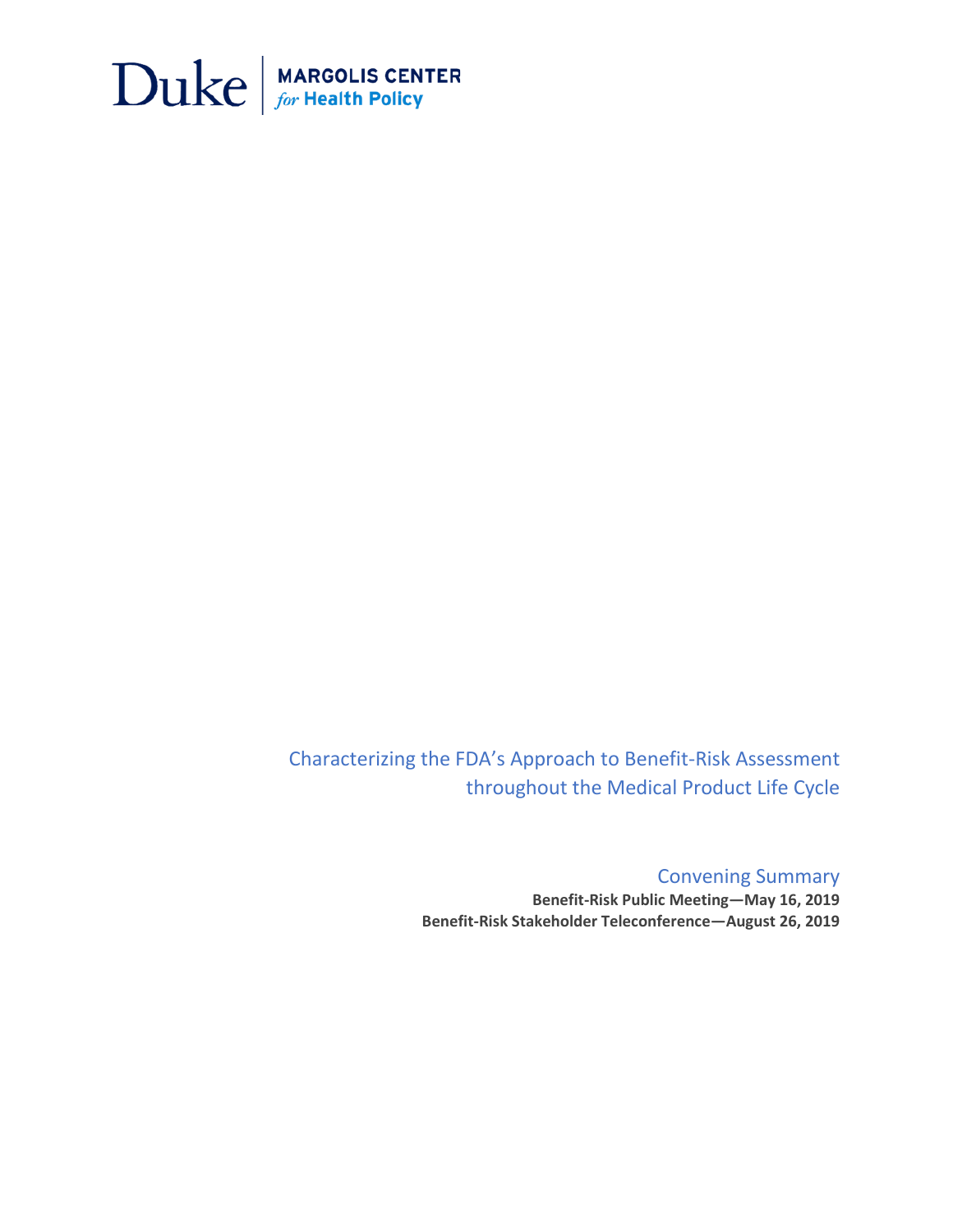# Table of Contents

| STAKEHOLDER INPUT ON THE IMPLEMENTATION AND COMMUNICATION OF FDA'S BENEFIT-RISK ASSESSMENT 3 |  |
|----------------------------------------------------------------------------------------------|--|
| 1. Approaches to Benefit-Risk Decision-Making Throughout the Product Life Cycle3             |  |
| II. Opportunities for Effective Integration of Patient Input in Benefit-Risk Assessment      |  |
|                                                                                              |  |
|                                                                                              |  |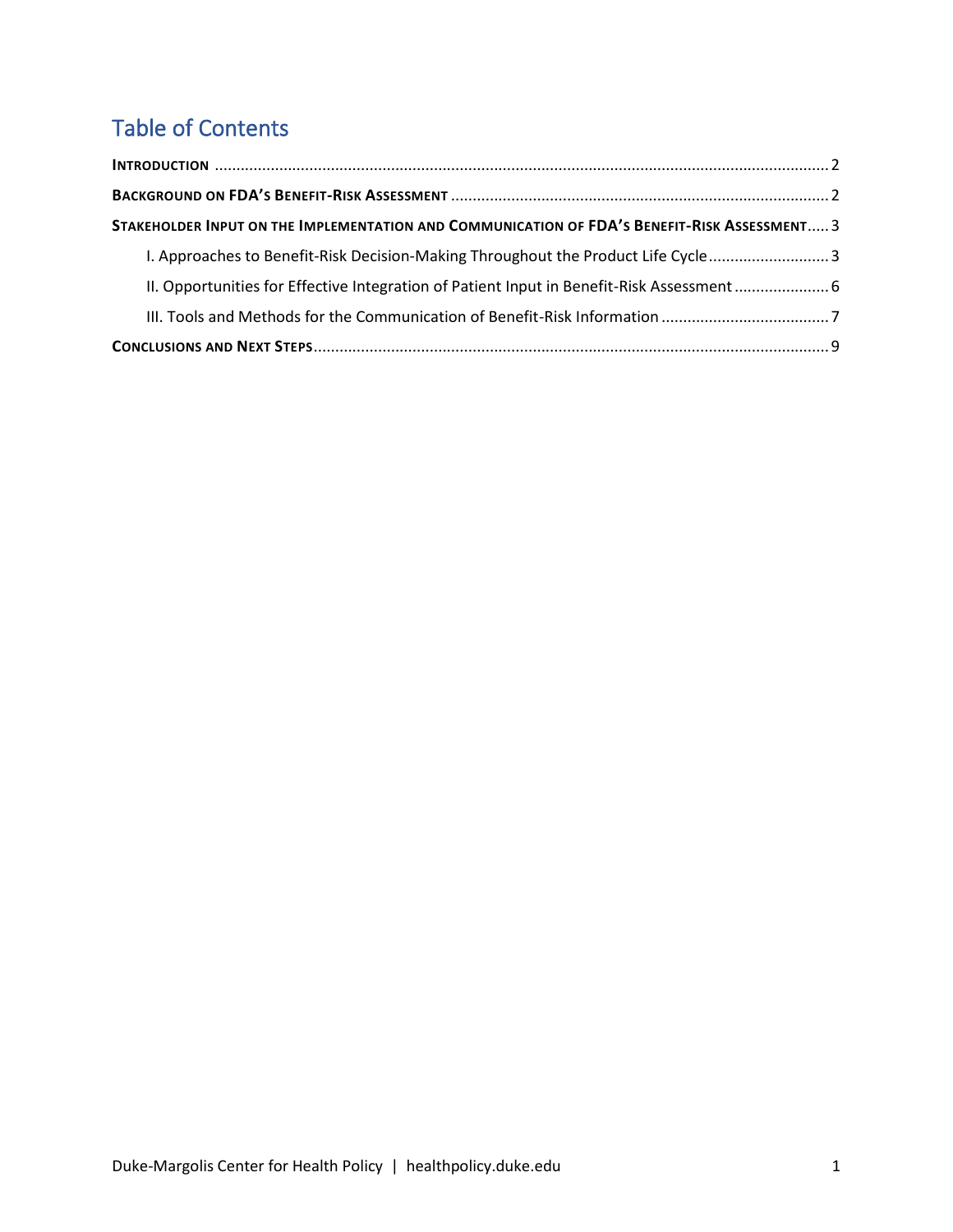## <span id="page-2-0"></span>**INTRODUCTION**

With the sixth reauthorization of the Prescription Drug User Fee Act (PDFUA VI), the U.S. Food and Drug Administration (FDA or Agency) has committed to furthering its implementation of structured benefitrisk assessment (BRA) in medical product review and enhancing the integration of patient input in regulatory decision-making, according to the Agency's PDUFA VI implementation plan.<sup>i</sup> As part of this commitment, the Agency will issue draft guidance on its approach to BRA. This guidance will articulate, in part, how key benefit-risk considerations about a drug's benefits, risks, and risk management options inform BRA and how the Agency's benefit-risk framework (BRF) supports and structures decision-making related to market authorizations for medical products. Additionally, the guidance will discuss how relevant patient experience data and related information may be used to inform BRA. As part of its PDUFA VI implementation plan, the Agency also committed to collect and consider stakeholder input on approaches to communicating BRA information to biopharmaceutical industry stakeholders (developers) and the public.<sup>ii</sup>

Accordingly, under a cooperative agreement with the FDA, the Duke-Margolis Center for Health Policy (Margolis Center) convened a public meeting in May 2019 to facilitate discussion on the implementation and communication of the FDA's BRF. Following the public meeting, the Margolis Center sought to address additional questions related to benefit-risk approaches and convened a follow-on teleconference. Varied industry stakeholders participated, as well as Agency colleagues involved in planning the public meeting. The follow-on teleconference focused on industry stakeholders' decisionmaking related to overall BRA, internal benefit-risk communication practices, and approaches to communicating benefit-risk information with the Agency. See the accompanying Appendix for the public meeting agenda and a list of discussion questions developed for the follow-on teleconference. The following is a summary of considerations and recommendations discussed at these convenings that the Agency can consider during guidance development and the ongoing implementation of the BRF. This summary describes input from a broad range stakeholders who attended the public meeting, including regulatory, industry, patient and academic stakeholders, as well as input from industry stakeholders who participated in the follow-on teleconference.<sup>\*</sup>

## <span id="page-2-1"></span>BACKGROUND ON THE FDA'S BENEFIT-RISK ASSESSMENT FRAMEWORK

According to FDA's PDUFA V implementation plan, the Agency began work towards the implementation of a structured BRF in 2009 in an effort to better structure and improve transparency in regulatory decision-making and address feedback on the ongoing conduct of benefit-risk assessment in medical product review.<sup>iii</sup> The FDA approached the development of its BRF by studying past regulatory decisions and instituted a basic structure for the framework that incorporated five key decision factors—analysis of condition, current treatment options, benefit, risk, and risk management.<sup>iv</sup>

At the public meeting, FDA representatives reported that the Agency is taking steps to modernize its New Drugs Regulatory Program and enhance the implementation of its BRF. The Agency is implementing a new, issue-based integrated assessment for the interdisciplinary review of marketing applications, with an explicit focus on incorporating the patient perspective and tracking benefit-risk decisions to

<sup>\*</sup> Stakeholder input has been summarized but does not necessarily reflect consensus views among public meeting and follow-on teleconference participants, nor official positions of the U.S. Food and Drug Administration (FDA).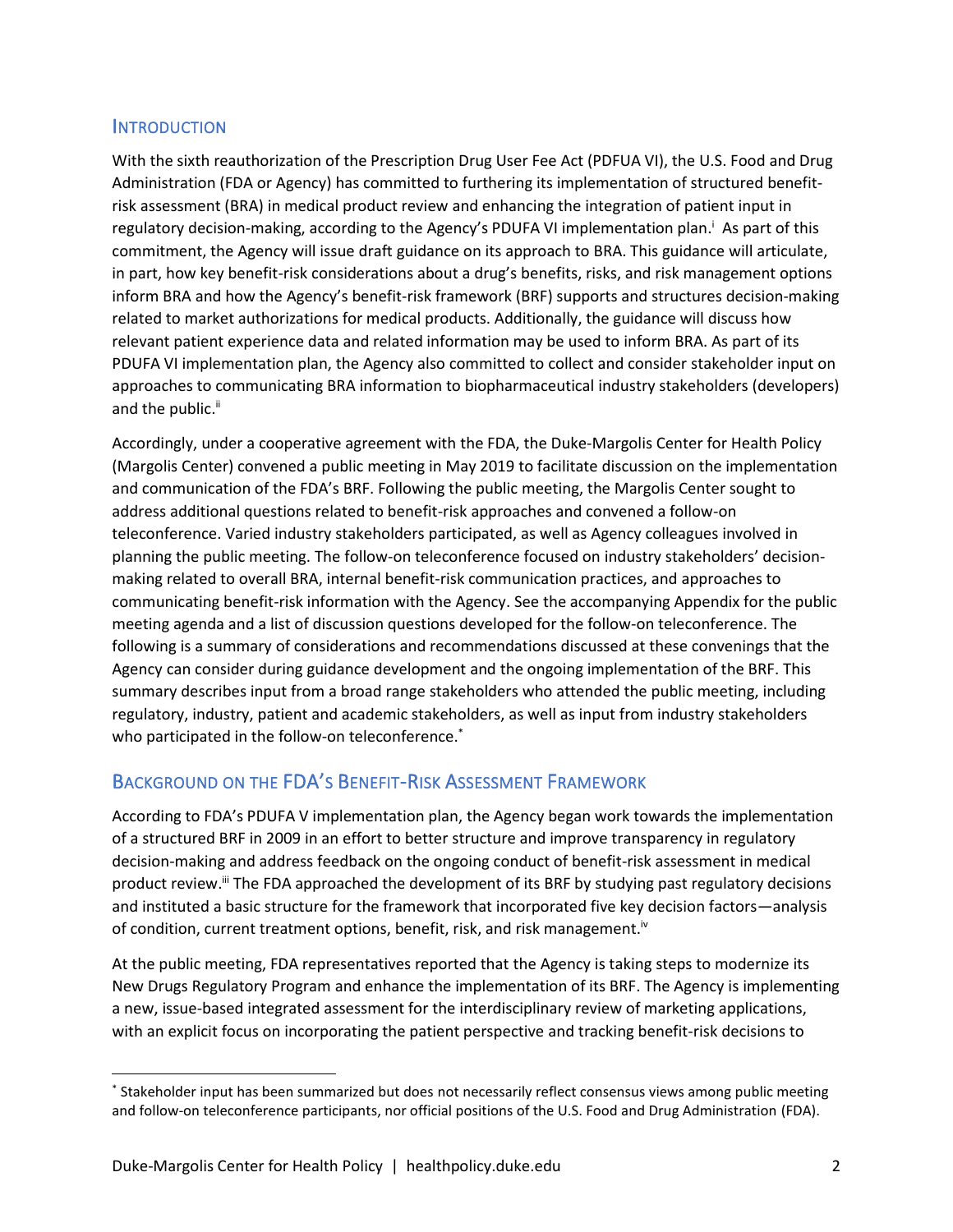improve internal consistency and operational efficiency. FDA representatives also stated that as the Agency continues to refine and expand the use of its BRF, its efforts will focus on enhancing the clarity and consistency of completed assessments, leveraging the BRF in the post-market setting, and continuing internal training related to the framework.<sup>v</sup>

## <span id="page-3-0"></span>STAKEHOLDER INPUT ON THE IMPLEMENTATION AND COMMUNICATION OF THE FDA'S BENEFIT-RISK ASSESSMENTS

The public meeting and follow-on teleconference focused on three key topics:

- I. Factors contributing to industry and FDA decision-making related to BRA throughout the product lifecycle.
- II. The value of patient input in BRA and approaches to the elicitation and meaningful incorporation of patient experience data.
- III. The ideal scope and structure of communication between developers, the FDA, and the public regarding BRA and a product's benefit-risk profile.

The following summarizes input from meeting participants on these key topics.

## <span id="page-3-1"></span>I. Approaches to Benefit-Risk Decision-Making Throughout the Product Life Cycle

Participants at both convenings reported that to support pre-market development, regulatory approval, and continued BRA post-approval, benefit-risk information should be collected and assessed throughout the product life cycle. Participants emphasized that early integration of benefit-risk considerations can help developers align preclinical study design and data collection approaches with therapeutic context and medical need and can potentially support the likelihood that an investigational drug will reach a favorable BRA. At the public meeting, FDA representatives noted the Agency's BRF is the foundation of regulatory review, and continued BRA in the post-market setting is important to medical product use in the clinical setting, especially if safety issues are reported.

## *Benefit-Risk Assessment in Pre-Market Development*

Industry participants explained during the teleconference that BRA is, in part, pre-specified in the early phases of trial design and, in part, a post-hoc exercise that takes place the end of data collection in Phase 3 and before the submission of a marketing application. Almost all participants at both meetings, recommended that planning for industry-conducted BRA begin early in the product development lifecycle, and most industry participants reported that they do consider how their clinical programs will interface with the four dimensions of the FDA's BRF towards the beginning of the pre-market development phase. Industry participants noted during both the public meeting and follow-on teleconference that the impact of several trial design factors—including endpoint choice and dose—on BRA depends greatly on therapeutic context and in some cases patient risk preferences which are also used to characterize benefit and risk.

To ensure the design of clinical programs that support a favorable benefit-risk balance, industry participants stated that they consider information about the natural history, pathophysiology, and severity of the disease or condition which can inform several components of trial design, including the identification of a target population and dose selection, and can ensure minimized risk and maximized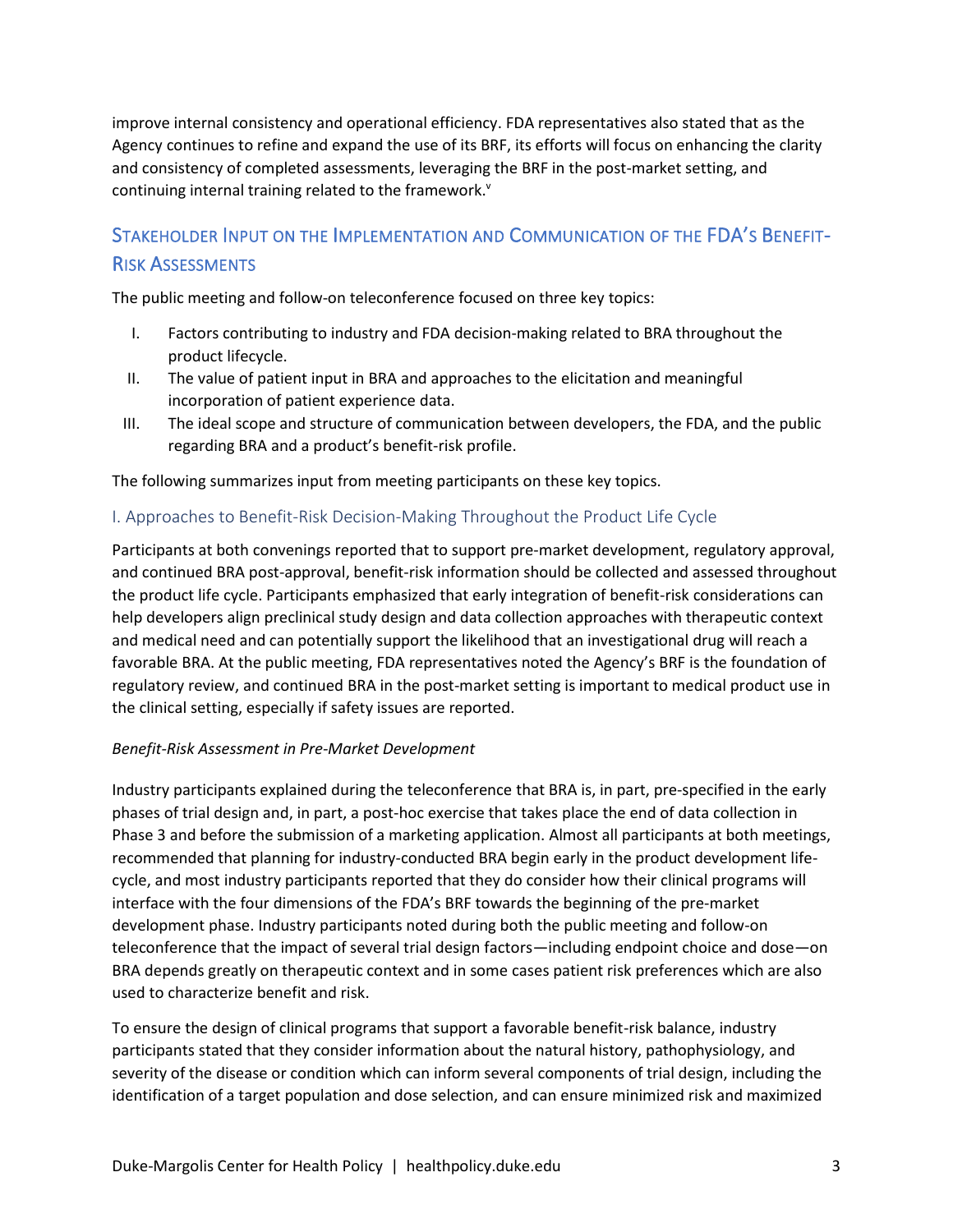product benefit in the target population. To further inform BRA, industry participants specified during the teleconference that they may also conduct an analysis of existing therapies, their shortcomings (for example, effectiveness, tolerability, and other factors), potential comparators, and unmet medical need during pre-market development. Therapeutic context significantly impacts a product's benefit-risk profile. Stakeholders at the public meeting stated that, in the context of rare diseases or conditions for which there are unmet medical needs, evidence of a modest benefit may be amplified in the assessment if it represents an improvement over standard of care. Relatedly, stakeholders stated that evidence of a benefit may be weighed differently, however, during product development for common conditions for which there are multiple existing therapeutic options.

Stakeholders at both meetings also discussed the clinical relevance of study endpoints, including the relationship of surrogate endpoints to clinical outcomes of interest, and how both clinical and surrogate endpoints factor into benefit-risk decision-making early on in pre-market development. Industry participants reported during the teleconference that endpoint selection is the trial design factor with the most significant impact on BRA and that the predicted magnitude and duration of the anticipated clinical benefit greatly informs a product's benefit-risk balance. Industry participants also noted that endpoints selected for use in BRA are often derived by combining efficacy endpoints and safety endpoints. Because this method can introduce complications related to double counting, causal dependency, and different timeframes for measurement, developers may consider the identification of a new set of benefit-risk endpoints or the continued refinement of selected endpoints as product development proceeds. Developers have several tools at their disposal to define and evaluate clinical benefit and to select the most clinically important endpoints for integration into a BRA. For example, industry participants reported that they may leverage value tree modeling as part of multi-criteria decision analysis (MCDA), which is informed by several data points, including patient input, a vital tool in the characterization of meaningful benefit and, as such, paramount to the identification of endpoints associated with advancements in disease treatment.

## *Benefit-Risk Assessment and the Evaluation of Marketing Applications*

According to the Agency's PDUFA VI implementation plan, their BRF is foundational to the review and evaluation of marketing applications for medical products, and to the communication of regulatory decisions made by the Agency.<sup>vi</sup> At the public meeting, FDA participants discussed the utility of the BRF as a tool to structure the systematic analysis and presentation of a product's benefit-risk profile, given the multi-disciplinary nature of the review teams as well as the volume and complexity of the data that reviewers consider. FDA participants also reported that the BRF serves as a useful tool for understanding and communicating each data point in the context of drug review and a mechanism for the Agency to track issues in product review from pre-NDA to application submission.

Meeting participants discussed the use of different methods at the Agency to frame the conduct of a product-specific BRA. FDA participants stated that they typically conduct population-level BRA to understand absolute treatment effects (in some cases, trial design and data collection characteristics may preclude anything but a population-level analysis). FDA participants, industry participants, and other meeting participants also discussed the utility of tools such as value-trees and influence diagrams (flow charts) in guiding BRA and regulatory decision-making. Further, participants discussed the use of heatmaps to assess the totality of evidence by illustrating how different patient subgroups experience primary, secondary, and tertiary endpoints and also to determine how clinical benefit can be articulated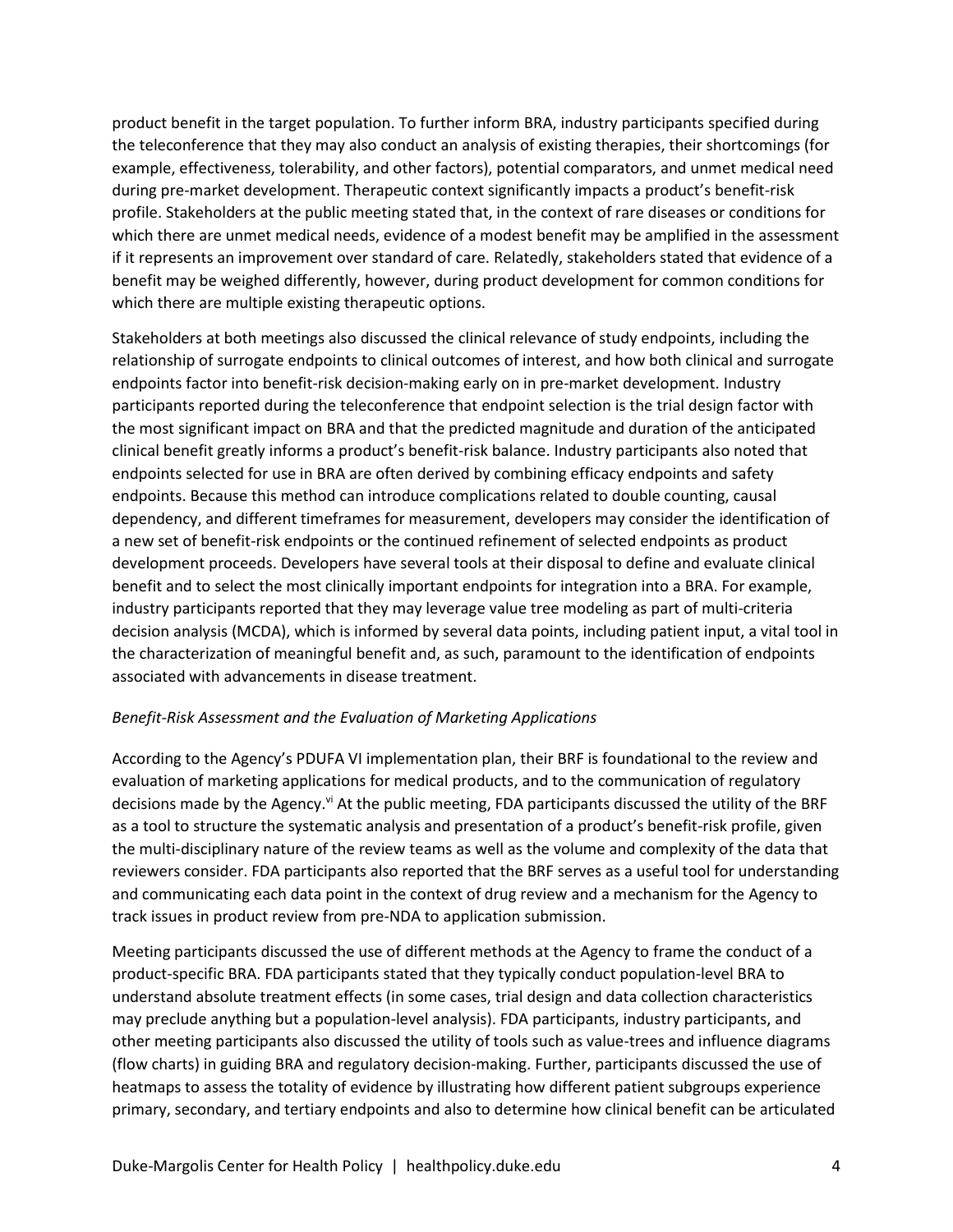through labeling for specific patient populations. Additionally, participants discussed the utility of forest plots when benefits and risks can be compared on the same, well-defined scale.

Importantly, industry and FDA participants discussed how implementation of the FDA's BRF may be enhanced and how BRA conducted by developers can better align with the BRF used by the Agency during regulatory review. This discussion centered around expectation setting and information sharing, and industry participants articulated a need for additional information regarding the type and scope data that is most important for benefit-risk assessment, as well as the level of detail needed by the Agency to facilitate decision-making. Industry participants noted that the need for additional information stands to become increasingly important with the addition of more, and more complex, patient-generated data in development programs, and thus BRA included in marketing applications.

## *Post-Market Benefit-Risk Assessment*

A majority of industry participants noted at both convenings that the benefits of a treatment are typically well characterized during pre-market clinical trials and developers don't often encounter significant new benefit information for the approved indication in the post-market setting. However, new information about the risks of a product and adverse event information accumulates as product use in the clinical setting is monitored. Industry participants stated that as new information accrues in the post-market setting, with more patients exposed to a treatment, safety signals can become amplified. Industry participants emphasized that this information was important to consider in context and when assessing a product's benefit-risk balance in the post-market setting they account for several factors including product-specific data, standard of care, availability of other treatments, tolerance for uncertainty, and the tradeoffs related to the product's benefit-risk balance, each of which can vary according to clinical circumstances. In cases where safety findings indicate an issue with a marketed product, developers also consider the severity of risk as well as the frequency and reversibility of the issue when evaluating the implications of the issue for benefit and risk profile. Given that sources of evidence are sometimes less rigorous in the post-market setting—adding uncertainty to whether a safety signal is associated with the drug—industry participants reported that they evaluate the rigor and quality of emerging safety data when attempting to determine if a causal relationship exists between the product and safety signal. For example, polypharmacy is a common and complicating factor in the post-market setting and may impede the reliable interpretation safety signals. Accordingly, developers assess the need for continued monitoring or other risk-mitigating actions, as well as the need to reassess a product's benefit-risk balance, when a safety signal arises.

Depending on the results of this assessment, industry participants stated that they may consider the necessity of a labeling change or may choose simply to update core data sheets and regional prescribing information. Meeting participants also discussed situations in which developers and regulators may consider the initiation of a risk evaluation and mitigation strategy (REMS), boxed warning, or, with the occurrence of more serious safety signals, the conduct of a structured BRA via a Periodic Benefit Risk Evaluation Report (PBRER). Industry participants acknowledged the value of including structured BRA within PBRERs as well as the utility of safety signals in the continuous assessment of a product's benefits and risks, but some noted the need for additional guidance with respect what events or new information might trigger the conduct of a structured BRA after a product reaches the market. Industry participants also noted that incomplete harmonization between the FDA PBRER and the ICH E2C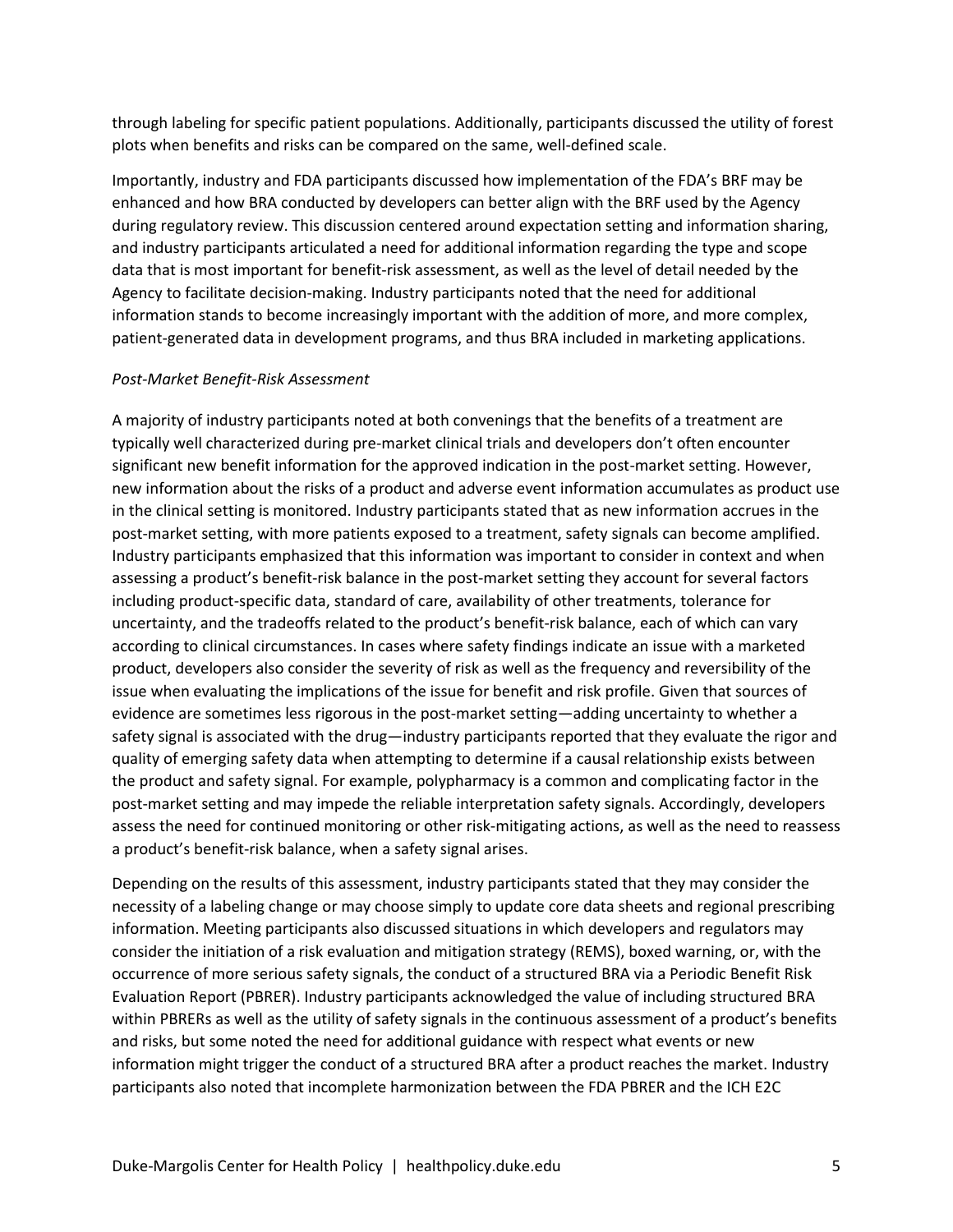guidelines can complicate the articulation of benefit-risk information in a global context, especially where patient and prescriber preferences may differ regionally.

BRA in the post-market setting can be informed by data from numerous sources, including clinical trials, real world evidence studies, new PKPD studies, new information in the literature (for example, case reports and meta-analyses), and spontaneous reports from patients or health care providers submitted to the FDA or developers. Industry participants noted, however, the need for additional guidance on when and how, to engage with the FDA when new information becomes available in the post-marketing setting. Industry participants also acknowledged that quantitative approaches to BRA (for example, multi-criteria decision analysis) may supplement qualitative decision-making in the post-market setting, but noted that more guidance on valid methods for quantitative BRA as well as more information on what type of quantitative data is useful to post-market decision-making is needed.

## <span id="page-6-0"></span>II. Opportunities for Effective Integration of Patient Input in Benefit-Risk Assessment

The majority of meeting participants noted that because patient priorities and preferences help to define what benefits and risks matter and how much, and what trade-offs may be generally acceptable given disease experience and therapeutic context, developers are encouraged to design clinical programs around benefit-risk considerations and endpoints that are directly relevant and impactful to patients. Operationalizing patient input in BRA may require modifying study design and data collection methods in the pre-market phase of drug development. Accordingly, almost all meeting participants recommended that developers seek patient input early on and incorporate it throughout product development. Meeting participants noted that patient input should also be solicited during the postmarketing phase of development as patient experience and outcome information accrues and may differ from the information collected during clinical study.

## *Elicitation Methods for Patient Input*

Public meeting participants identified a number of useful methods for patient preference elicitation in the pre-market setting (for example, patient advisory boards, patient preference studies, patient reported outcome (PRO) tools, and social media listening) but noted that there is wide variation in terms of how patient information is collected across drug development programs. Patient preferences can also vary greatly within the same therapeutic context. For example, meeting participants noted that some patients may value increased life expectancy regardless of risks associated with a drug while others may value increased quality of life over length of life. When preferences vary, it is useful to determine the magnitude of variation, whether it is a continuum of variation, or bimodal, and whether it is specific to a certain risk or benefit. Meeting participants recommended that developers and FDA reviewers account for this heterogeneity in BRA. Meeting participants also discussed the need for BRA to account for uncertainty related to patient generated data, in part, given probable underrepresentation of at-risk patients in clinical trials.

Additionally, meeting participants identified opportunities to collect and integrate patient input into post-market BRA including through FDA public meetings, PFDD meetings, patient and disease advocacy organizations, and patient registries. Meeting participants also noted that there may be opportunities to incorporate patient input in BRA through REMS design, PROs, surveys, and mobile application data as well. Meeting participants discussed the need for methods to address rapid post-approval safety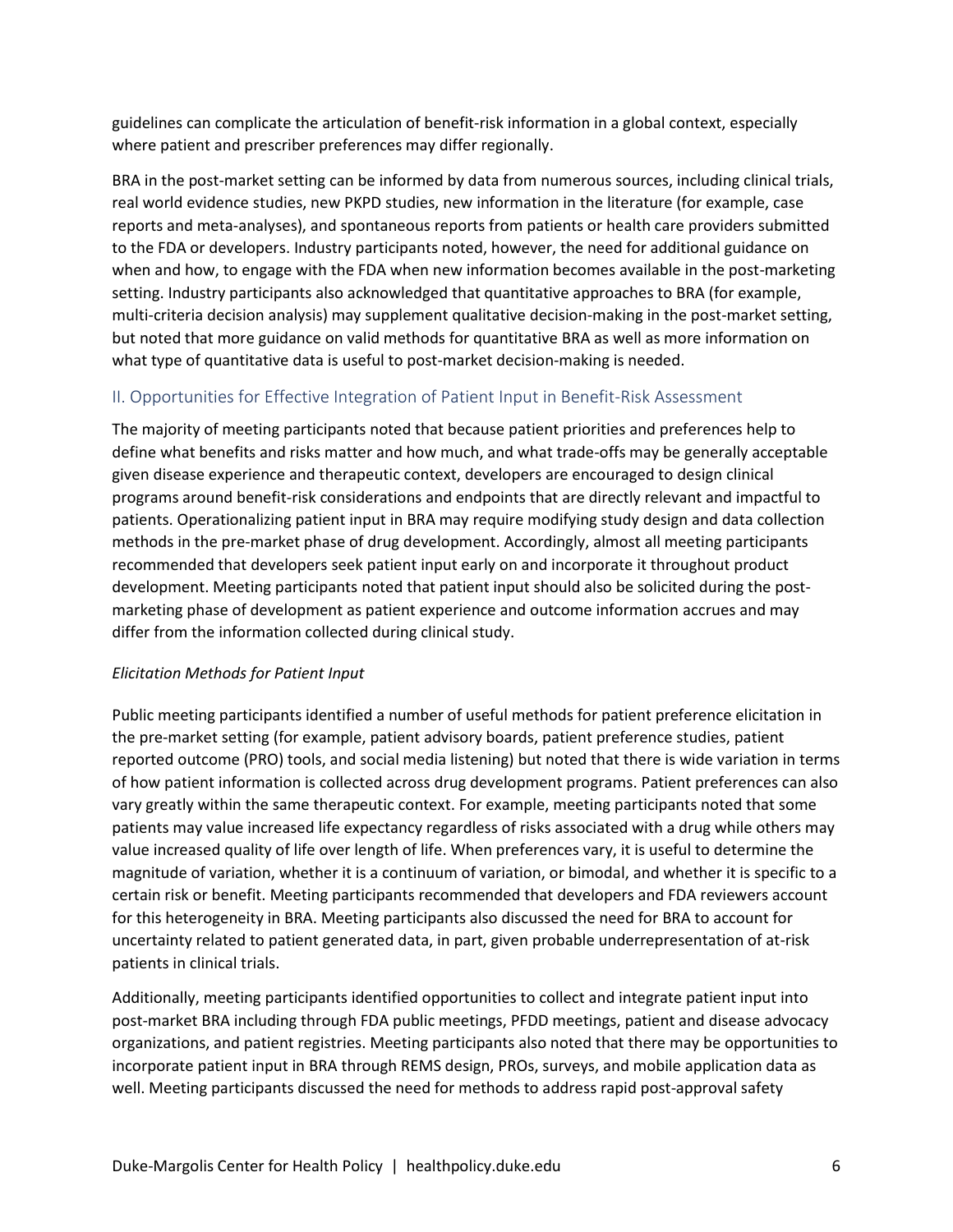decisions and treatment heterogeneity and noted that these methods might rely on a learning healthcare system that captures data and incorporates quality of life effects to create models that can predict benefits and harms in the post-market setting.

Meeting participants discussed the need for better methodologies, perhaps through subgroup analyses, to analyze patient experience data at the individual level and translate the results of this analysis into a meaningful input for BRA in both the pre-market and post-market setting. One industry participant at our public meeting elaborated that, in the pre-market setting, there are cases when patients can tell they are responding to an investigational therapy, and there are cases when patients cannot tell and that these different circumstances alter how patients weigh risks, and how risks are reported at the population-level. As the use of formal patient preference elicitation methods increases, industry participants noted that they are also interested in guidance on what standards may be used to establish the credibility of patient preference information for the purpose of BRA. While industry participants noted gaps in the knowledge base with respect to valid and reliable patient preference elicitation methods they also highlighted the IMI-PREFER project, which shows promise in formulating expert, evidence-based recommendations on how and when patient preferences can be assessed and used to inform BRA and medical product decision-making.

## *Meaningful Integration of Patient Input*

Patient preference and patient experience data have potential applications throughout the product development lifecycle and deliberate integration of these data better enables meaningful therapeutic innovation. Meeting participants discussed how patient data, collected early on and throughout development, can function to inform each of the four key benefit-risk dimensions. There was broad agreement at each meeting that patients are experts on the clinical aspects of their own conditions and their input is critical to helping developers characterize disease burden. Patient input collected early on is also critical in determining the goals and characteristics of the current standard of care and identifying areas of unmet need. During the public meeting and follow-on teleconference, industry participants emphasized that this information has important implications for trial design, patient selection, dose selection, duration of trials, and, critically, for the selection of endpoints in pre-market development. Additionally, feedback heard during the teleconference indicated that this holds true especially for some indications, like psoriasis or rheumatoid arthritis, where the patient perspective should be weighed more heavily because it can dictate the inclusion of endpoints that improve patient quality of life, beyond mortality and irreversible morbidity or other adverse events that can be avoided with clinical decision-making after market authorization. Finally, industry and FDA participants discussed the importance of patient input in understanding the clinical significance of decision-making regarding acceptable levels of risk and uncertainty during the design and conduct of clinical trials as well as the strengths and limitations of those trials.

## <span id="page-7-0"></span>III. Tools and Methods for the Communication of Benefit-Risk Information

## *Industry Communications with FDA*

Industry and FDA participants reported that developers often solicit feedback from FDA throughout development to identify perceived gaps in the collection of benefit-risk information and to ensure that trials are optimized to generate data that meet regulatory expectations. According to the industry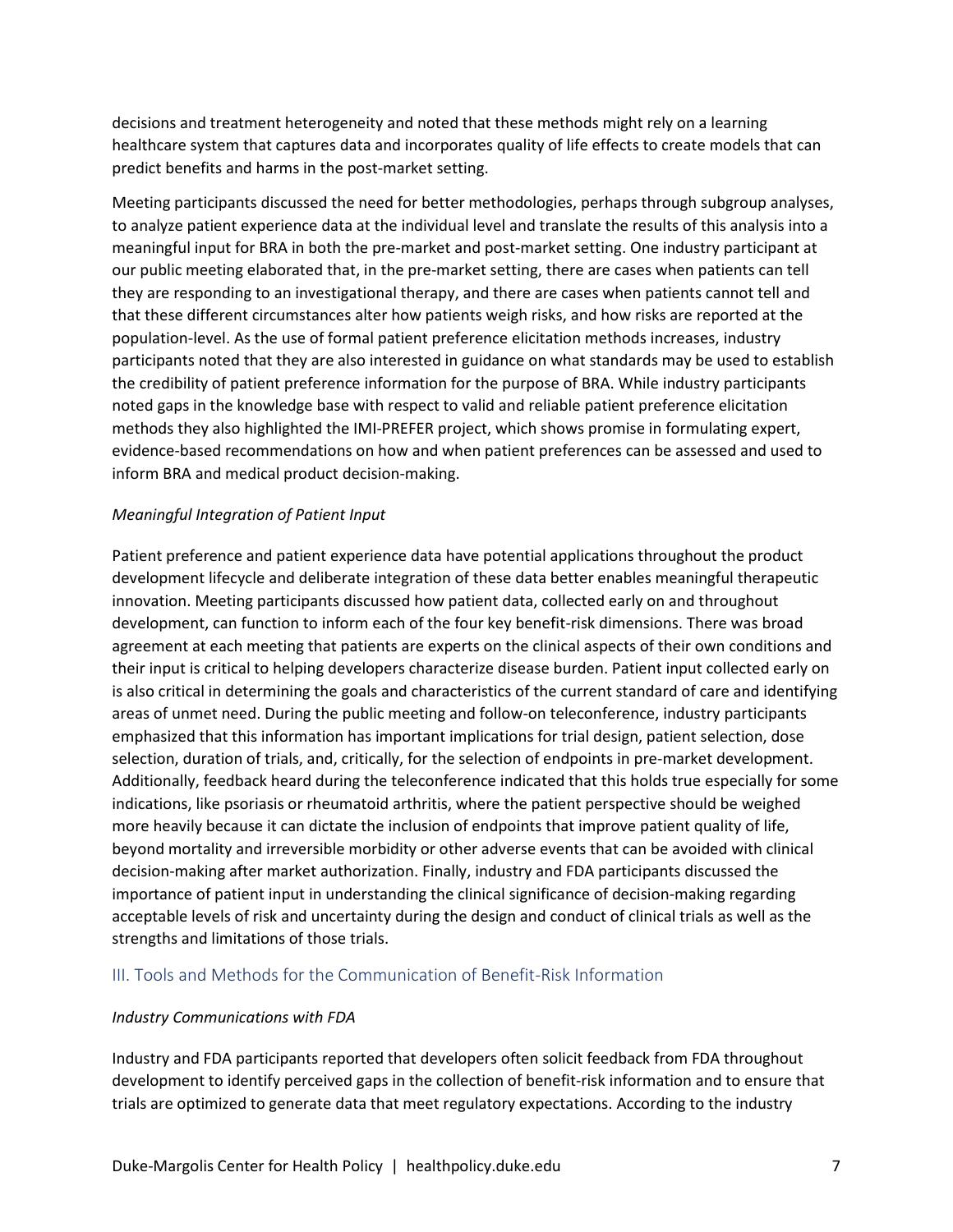participants who attended both the public meeting and follow-on teleconference, this type of feedback, typically delivered in an end-of-phase 2 meeting between the developer and FDA, can improve industryagency alignment and may help inform the decision to move a promising compound to phase 3 development.<sup>vii</sup> Industry participants noted that communication about approaches to the optimization of a product's benefit-risk balance is also beneficial while phase 3 protocols are being designed and endpoints are being determined.

At the public meeting, FDA participants noted that the Agency encourages developers to communicate with the Agency regarding benefit-risk considerations early on in product development, and in particular, when a challenging benefit-risk issue becomes apparent. However, industry participants indicated that there are no guidelines for developers regarding communications with the FDA specific to BRA, and that developing standards could better support developer and regulator decision-making. For example, industry participants stated that they may occasionally report benefit as the relative risk and its associated p-value, when, in fact, communicating the absolute benefit may be more useful for the conduct of a BRA during regulatory review. Industry participants noted that the FDA guidance outlining the scope, timing, and content for communications with the Agency about the range of potential benefit-risk considerations is an appropriate next step and that the FDA's own discussion guide for the public meeting, along with existing ICH guidance, may provide a foundation for the development of such guidance.

#### *Patient Communications with the FDA*

Meeting participants noted that channels for patients and patient groups to communicate with the FDA can be strengthened. Participants stated that patients and patient advocacy groups may provide input to the Agency through PFDD and Advisory Committee meetings, but that the Agency typically relies on developers to act as a conduit for patient input and the collection of patient preference and experience data for use in product development and review. Patient representatives at the public meeting stated that they are interested in ensuring that the correct information is reaching the current people and divisions at the Agency. Further, these representatives reported that patients would like to see their involvement in patient experience and preference studies preserved in cases where commercial interests shift and developers discontinue drug development programs. Incentives for developers to share this information with the patient community and public could insure against its potential loss of patient preference information.

#### *The FDA's Benefit-Risk Framework as a Tool for Communication*

FDA participants emphasized that the BRF is used as a tool for internal education to leverage learning from the various and multiple product reviews conducted across the Agency, as well as a mechanism to facilitate communication about the Agency's regulatory decision-making to advisory committees and the public. FDA participants noted that the BRF may be used to structure advisory committee meetings and educate advisory committee members on how data, including patient input, is being synthesized and how specific pieces of data function to inform a product's benefit-risk balance. For example, they explained that the framework can facilitate the analysis of data regarding the public health context in which a product will be used, which often constitutes an important component of FDA's BRA.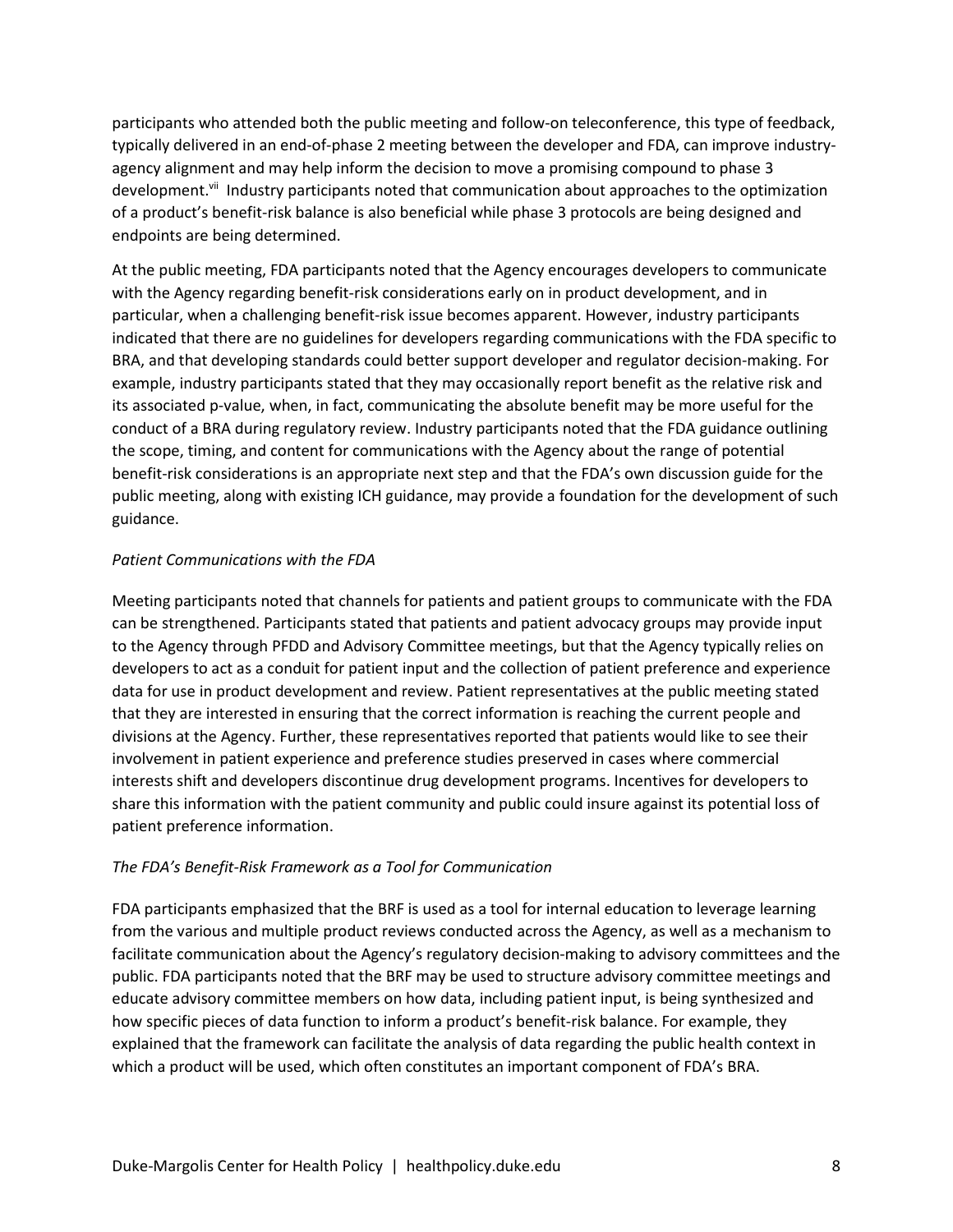Public meeting participants noted that until the BRF modifies how the different advisory committee contributors are communicating about a product's benefit-risk profile, its full potential has not been realized. Participants discussed approaches to enhancing the FDA's BRF including by incorporating evidence of the readiness of an intervention for implementation—an area where patient input could contribute—and adapting to facilitate the communication of levels of evidence (as in done in clinical guidance). Meeting participants also identified opportunities to update and extend benefit-risk communications in the post-market setting as an additional area for increased utility of the framework. Industry participants and patient representatives in particular noted that enhancements to the BRF may also increase the utility of the framework as a tool for clinical decision-making and may be useful for providers in communicating benefits and risks of a product to patients. Finally, participants discussed the potential for public-private partnerships to improve communication between developers and the Agency and to shape the next generation of BRA.

## <span id="page-9-0"></span>CONCLUSIONS AND NEXT STEPS

Results from discussion held at each of the meetings indicate that BRA in medical product development and review should be pragmatic, fit-for-purpose, and deliberate in accounting for patient input regarding meaningful treatment outcomes and tolerance for risk and uncertainty. Meeting participants generally agreed that the FDA's new approach to the conduct and communication of BRA, through its BRF, is a meaningful step towards the implementation of more integrated, cross-disciplinary, and clinically relevant assessments. However, industry and FDA participants as well as patient representatives noted several areas for improvement in BRF implementation and the alignment of developer-conducted BRA with the key benefit-risk dimensions articulated in the FDA framework.

As the Agency develops guidance on the topic, meeting participants noted that the Agency can consider the need for additional information on valid methods for the elicitation, analysis, and integration of patient preference information in product development and how and when developers may effectively communicate with the Agency regarding BRA, particularly in the post-market setting as new information accrues. Industry participants, in particular, state that the Agency can consider approaches to enhancing communication regarding the type of information most important for BRA, as well as the level of evidence needed by the Agency to support regulatory decision-making. Finally, as part of guidance development, participants at the public meeting and follow-on teleconference recommend that the Agency consider how benefit-risk information can be best presented with the BRF. Participants recommended considering how the framework can facilitate the solicitation of feedback from the FDA throughout product development to identify perceived gaps in the collection of benefit-risk information and to ensure that a trial is optimized to generate data that meet statutory requirements and regulatory expectations.

<sup>i</sup> U.S. Food and Drug Administration. Benefit-Risk Assessment in Drug Regulatory Decision-Making: Draft PDUFA VI Implementation Plan (FY 2018-2022). [https://www.fda.gov/media/112570/download.](https://www.fda.gov/media/112570/download) Published March 30, 2018. Accessed June 26, 2019.

ii Ibid [at Draft PDUFA VI Implementation Plan]

iii U.S. Food and Drug Administration. Structured Approach to Benefit-Risk Assessment in Drug Regulatory Decision-Making: Draft PDUFA V Implementation Plan – February 2013 Fiscal Years 2013-2017.

[https://www.fda.gov/media/84831/download.](https://www.fda.gov/media/84831/download) Published February 2013. Accessed June 26, 2019. iv Ibid [at Draft PDUFA V Implementation Plan]